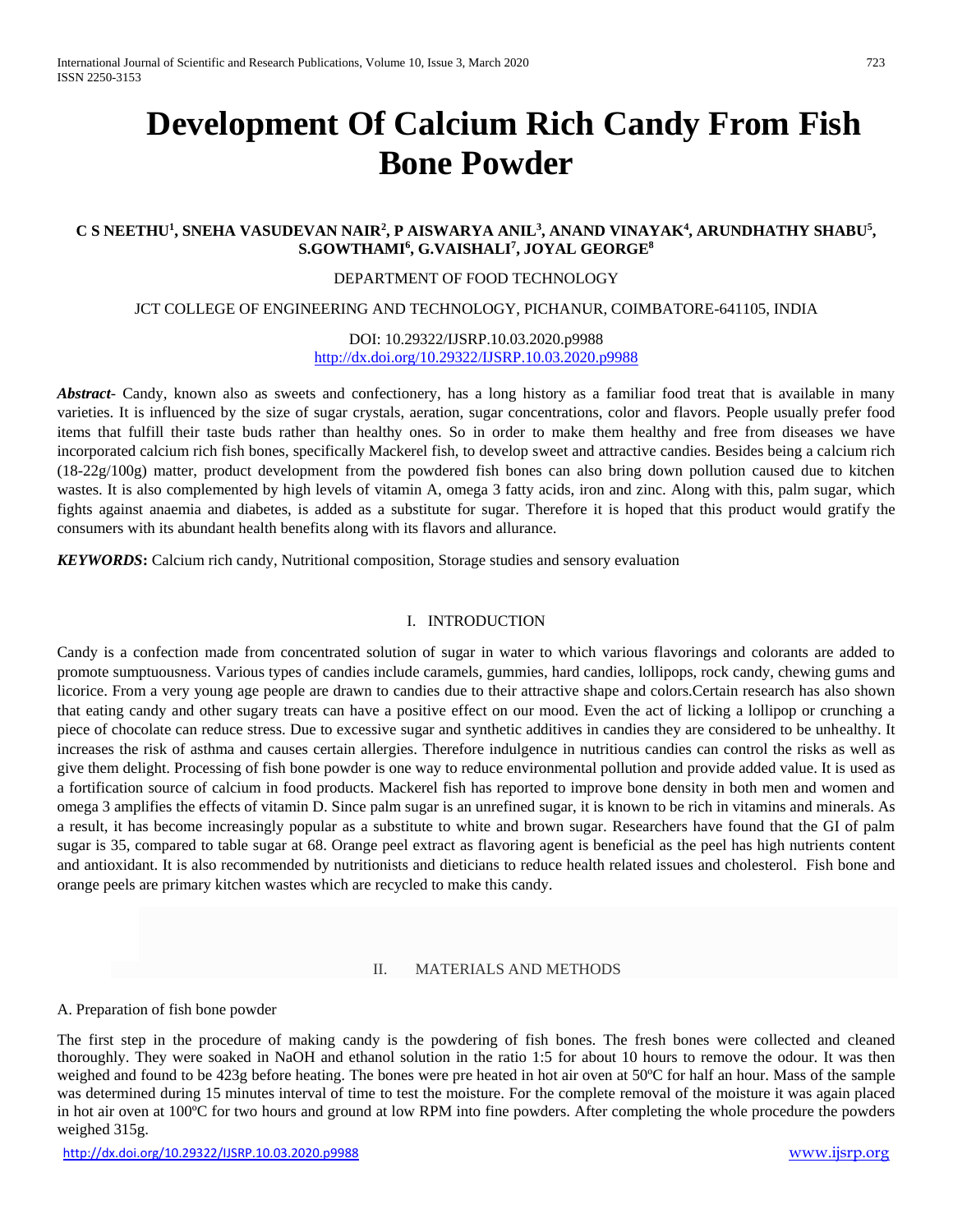

powder



B. Preparation of candy



Candy was prepared using palm sugar, corn syrup , fish bone powder , orange flavor and vanilla essence. Fish bone powder was added in three different proportions (0.5g, 0.8g, 1g) to obtain the best one. Palm sugar weighing 100 g was added to 150ml of water and stirred well. 6g of corn syrup complemented to the slimy nature of the solution. To this fish bone powder of the above mentioned proportion was added to make 3 different candies. Flavoring using orange flavor essence was added as 5ml, 7ml and 10 ml respectively. To each sample 2 drops of vanilla essence was introduced to enhance the flavor. It was boiled until desired concentration was acquired. After completion of caramalization it was cooled and poured into molds of different shapes. Finally the hardened candies were taken for nutritional and sensory analysis.

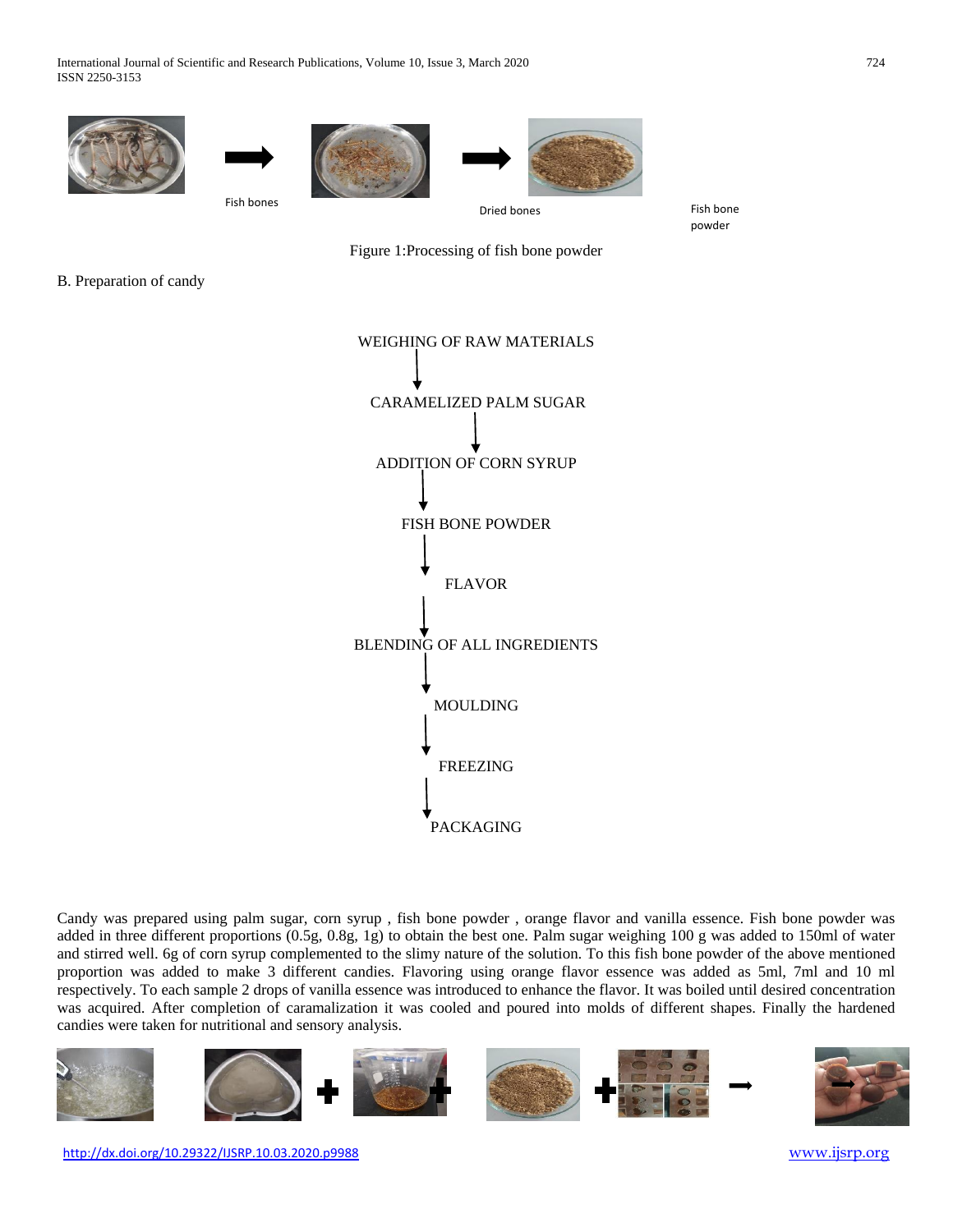International Journal of Scientific and Research Publications, Volume 10, Issue 3, March 2020 725 ISSN 2250-3153

| Caramelization | Orange flavor | Fish bone powder               | Molding | Candy | Corn Syrup |
|----------------|---------------|--------------------------------|---------|-------|------------|
|                |               | Figure 2: Preparation of candy |         |       |            |

C.Analysis

Fresh mackerel fish bones were analyzed for moisture content, sensory evaluation and nutritional content..The moisture content of fish bones were determined using the hot air oven method. The candy samples were dried at 100°C for 2 hours. The moisture content was calculated from the weight difference between the original and dried sample and expressed in percentage. The weight was calculated on 15 minutes interval of time. Nutritional analysis was done using FSSAI method. Organoleptic testing was done by 5 panelists on 9 hedonic scale.

#### D.Sensory analysis

Sensory evaluation of prepared fresh and stored candies was done by taste testing panel. The panel consisted of 5 panelists. They were asked to evaluate for appearance, taste, texture, colour and overall acceptability on a 9-point hedonic scale; 9=Like extremely, 8=Like very much, 7=Like moderately, 6=Like slightly, 5=Neither like nor dislike, 4=Dislike slightly, 3=Dislike moderately, 2=Dislike very much and 1=Dislike extremely. The difference preferences as indicated by scores were evaluated by statistical methods (ANOVA). The analysis of variance method was used for this evaluation. The difference was quantified by Duncan's Multiple Range Test (DMRT).

#### IV. RESULTS AND DISCUSSIONS

A.Sensory analysis

 $\Box$  The sensory evaluation was carried out by organoleptic testing from each combination of samples by 5 panellists.

The samples were evaluated for their Appearance, Colour, Texture, Taste and their overall acceptability was found**.**

| <b>PARAMETERS</b> | <b>APPEARANCE</b> | <b>TEXTUR</b><br>E | <b>TASTE</b> | <b>COLOUR</b> | <b>OVERALL</b><br><b>ACCEPTABILITY</b> |
|-------------------|-------------------|--------------------|--------------|---------------|----------------------------------------|
| <b>SAMPLE 1</b>   | 8.3               | 7.6                | 7.8          | 8.1           | 7.8                                    |
| <b>SAMPLE 2</b>   | 8.5               | 8.3                | 8.5          | 8.4           | 8.4                                    |
| SAMPLE 3          | 7                 | 7                  | 7            | 8.2           | 7                                      |

#### Table 1: Sensory Analysis on 9 point hedonic scale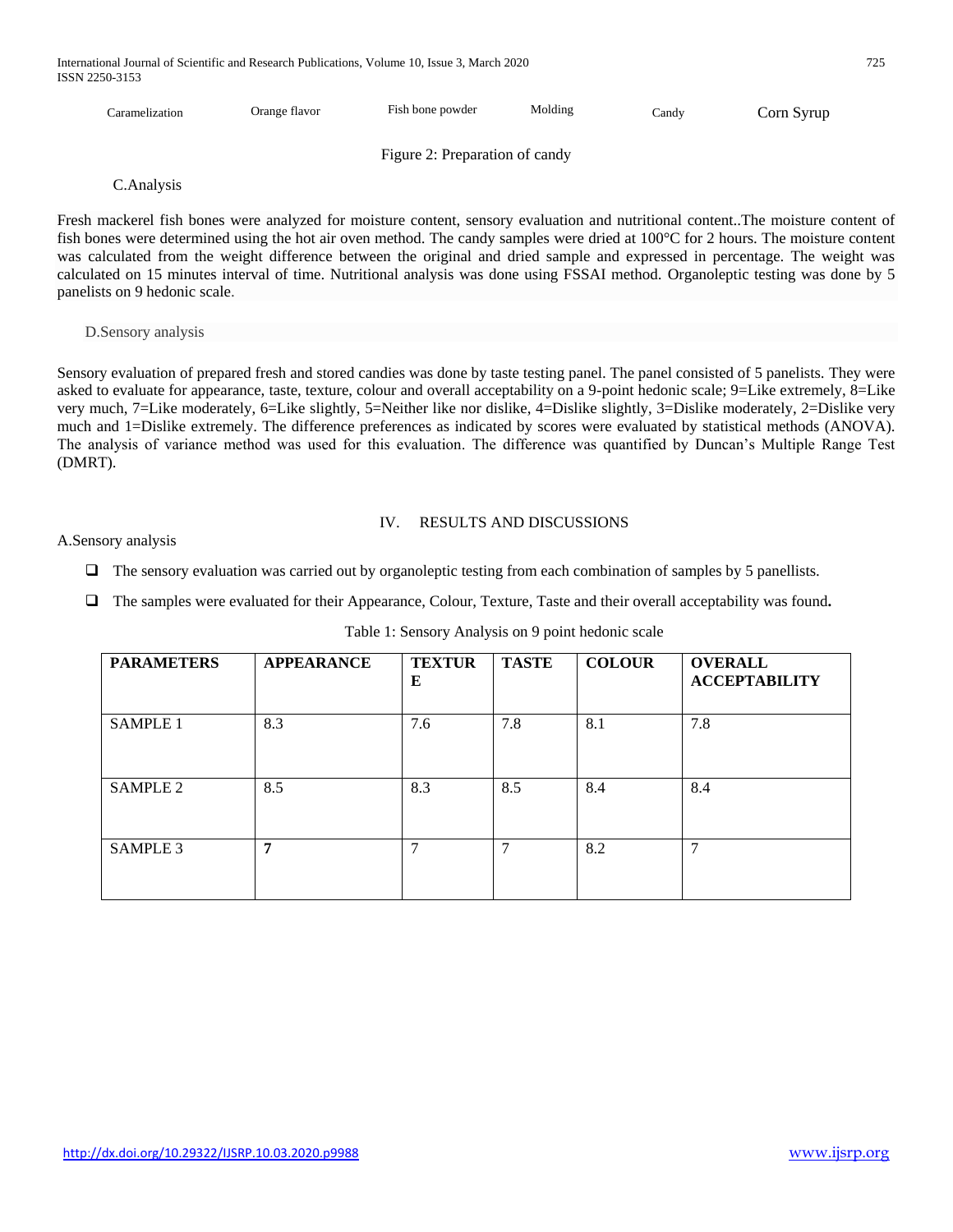#### International Journal of Scientific and Research Publications, Volume 10, Issue 3, March 2020 726 ISSN 2250-3153



FIGURE 3: Graphical representation of sensory evaluation



#### B. Nutritional analysis

The samples were tested for their nutritional value specifically calcium at Green link Analytical and Research Laboratory

| S.NO | <b>TEST PARAMETER</b> | Method                | Result per 100g |
|------|-----------------------|-----------------------|-----------------|
| 1.   | <b>CALCIUM</b>        | <b>FSSAI</b>          | 29mg            |
| 2.   | <b>PROTEIN</b>        | Kjeldahl              | 12mg            |
| 3.   | <b>FAT</b>            | Acid value            | 1mg             |
| 4.   | <b>TRANS FAT</b>      | Gas<br>chromatography | 0 <sub>g</sub>  |
| 5.   | <b>SATURATED FAT</b>  | GC                    | 2g              |
| 6.   | <b>CARBOHYDRATE</b>   | Anthrone test         | 34mg            |

Table 2: Nutritional Analysis of Calcium Rich Candy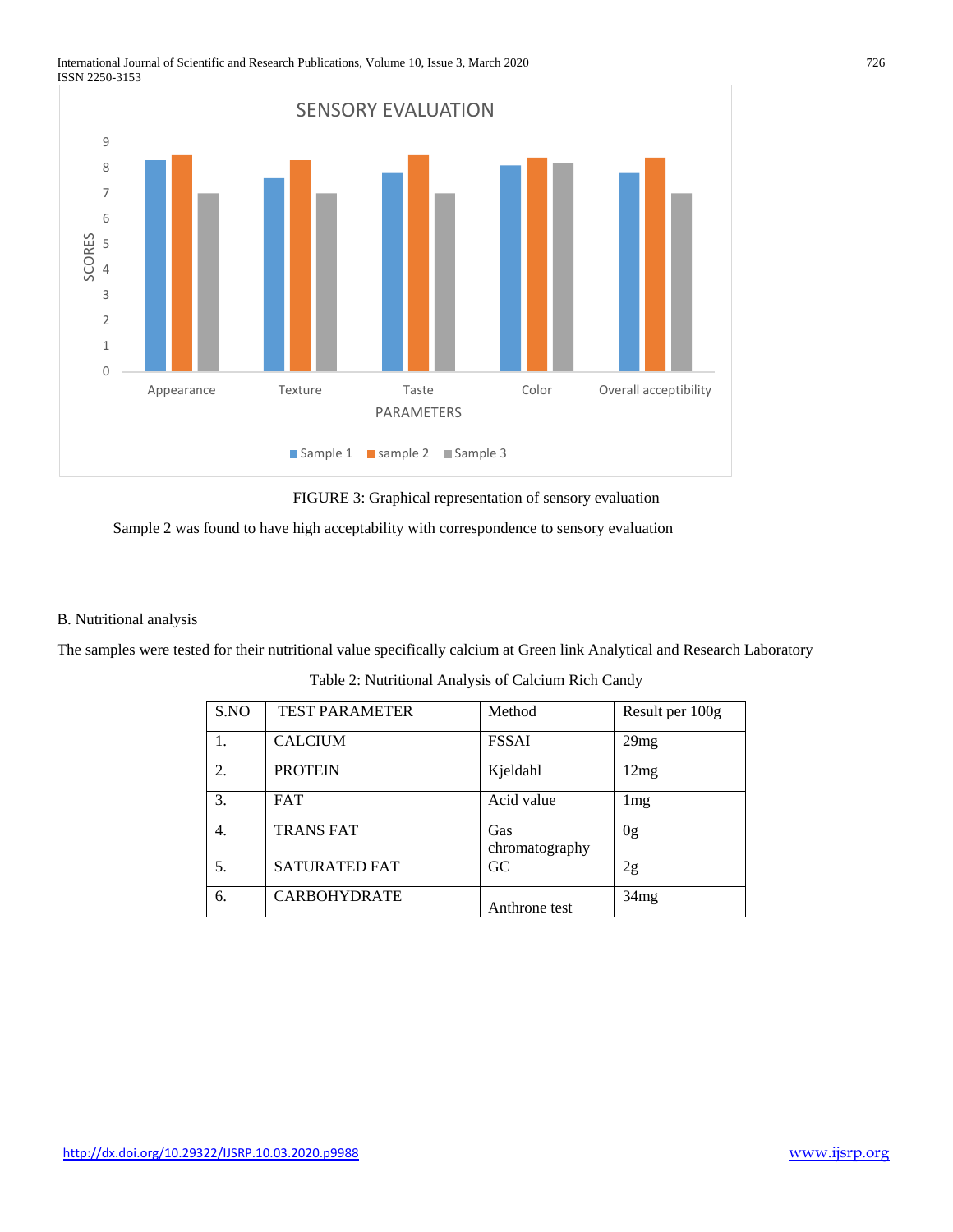

# Figure 4: Nutritional content of sample 2

# C.Shelf life testing

The shelf life of the sample optimized after the sensory analysis is checked for its shelf life. The sample was kept in room temperature and microbial count was checked regularly on certain interval of time.

| <b>SAMPLE</b>                      | COLIFORM ( $CFU/\mu$ g) | TOTAL PLATE COUNT (CFU/µg) |
|------------------------------------|-------------------------|----------------------------|
| Sample 2<br>$(0th$ day)            | Ab                      | $1*10^2$                   |
| Sample 2<br>(7 <sup>th</sup> day)  | Ab                      | $2*10^2$                   |
| Sample 2<br>(14 <sup>th</sup> day) | Ab                      | $2*10^3$                   |

Table 3: Microbial and total plate count of sample 2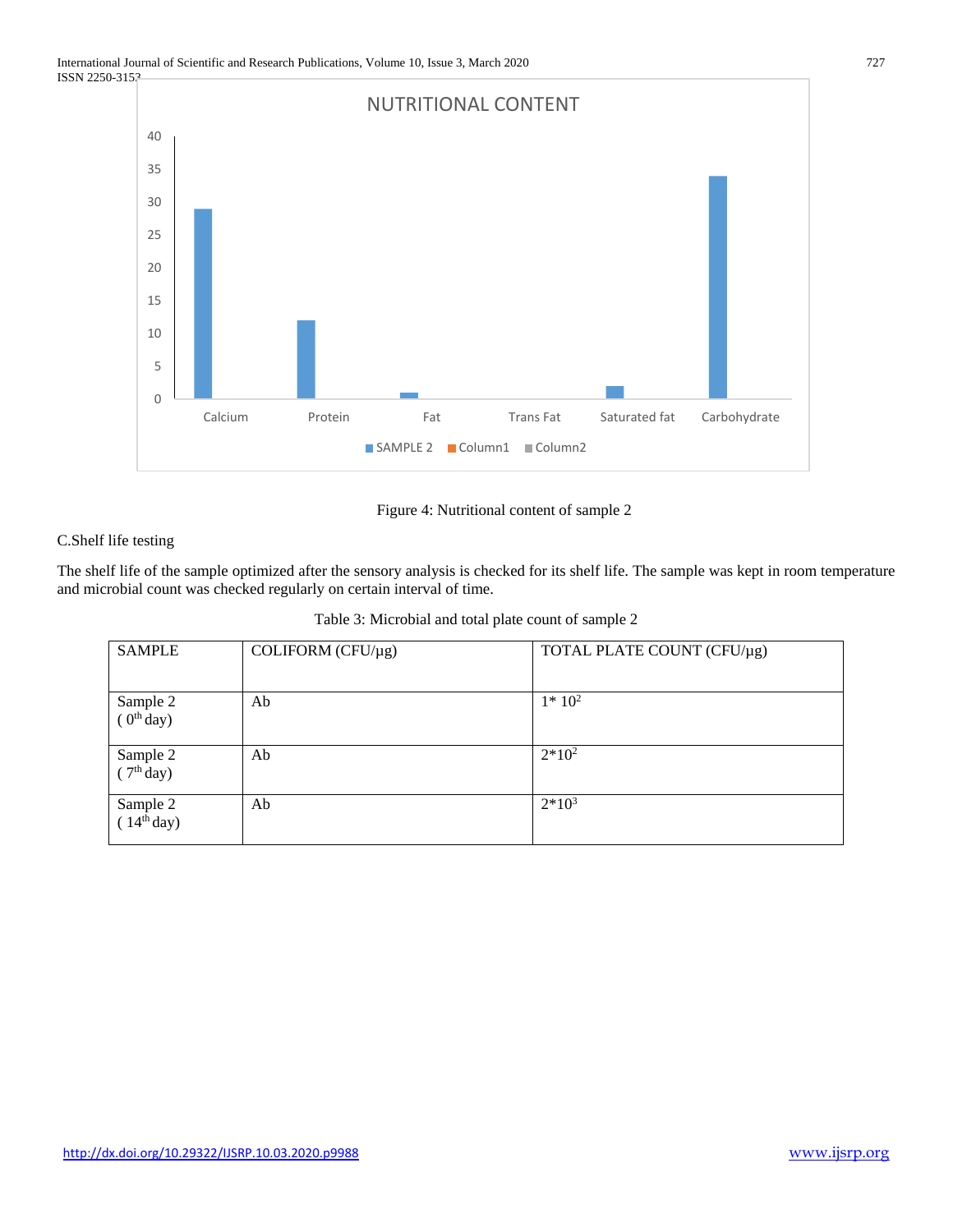

Figure 5: Graphical representation of microbial testing in sample 2

#### V. CONCLUSION

The candy fortified with calcium from fish bone powder showed to have high nutritional value due to relatively greater content of calcium as compared to the normal candy. Research shows that the combination of ingredients such as palm sugar, home made corn syrup and orange peel extract used for the development of the candy has brought about suitable taste, flavor and smell. The optimization process was carried out to find out the best combination of calcium powder and the corresponding flavoring. It was confirmed that the sample comprising of 0.8g calcium powder and flavors added accordingly produce most satisfactory savor. The sample was also subjected for shelf life testing for two weeks and the study is undergoing. The study is to be continued for three months and an estimated shelf life is then computed.It can be concluded that this candy is an adequate mode for intake of supplement calcium especially for children.

## VI. REFERENCE

1.AlfonsiaMarthinaTapotubun, Th EAA Matrutty. "The sensory characteristic of Caulera jelly candy based on the consumersacceptance."*Science Nature 1(1), 015-021, 2018*

2.Amanda L Schober, Devin G Peterson. "Flavor release and perception in hard candy: Influence of flavor compound-compound interactions". *Journal of agriculture and food chemistry 52 (9), 2623-2627, 2016*

3.AnkitKannaujiya, DS Bunkar, DC Rai, UdayPratap Singh, Vikas Patel. "Process optimization for the development of papaya candy and its shelf-life evaluation. *Indian Journal of Food Science 2017*

4.AnkitaDobhal, PratimaAswathi. "Formulation of beetroot candy using simple processing techniques and quality evaluation." *Journal of Pharmacognosy and Phytochemistry 8 (4), 913-916, 2019*

5. Anna Geraci, Vita Di Stefano, Enrica Di Martino, DomenicoSchillaci, Rosario Schicchi. "Essential oil components of orange peels and antimicrobial activity". *Natural product research 31 (6), 653-659,20196*.

6. C Mamatha, J Prakash "Nutritional and sensory quality of iron fortified tamarind candies" *Journal of Nutrition and Food Sciences 1(1), 1-6, 2016.*

7..CarolaCappa, Vera Lavelli, Manuela Mariotti "Fruit candies enriched with grape skin powders: physiochemical properties" *LWT-Food Science And Technology 62(1), 569-575, 2015.*

8.DamodaramNavitha, Saket Mishra, MithunTarafdar. "Standardization of a recipe for the preparation of candy from ber". *Pharma Journal 2018.*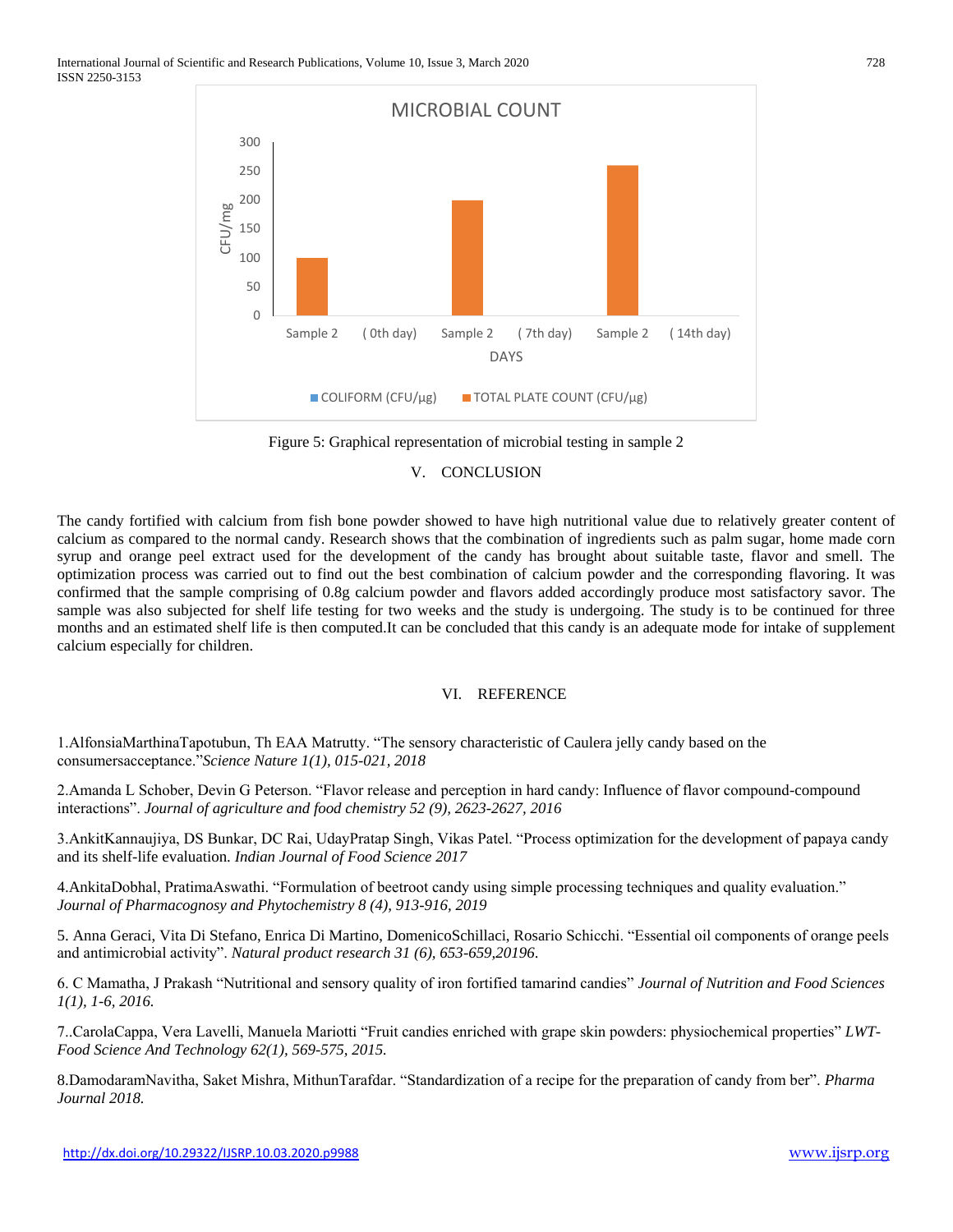International Journal of Scientific and Research Publications, Volume 10, Issue 3, March 2020 729 ISSN 2250-3153

9. Dan-Bee KIM, Seong-Soo CHA. "A Study on Microbial Contamination of Foods Exposed to Multiple Environments." *The Korean Journal Of Food and Health Convergence 5 (3),35-40, 2019*

10. E Kiranmai, K Rajeswari, S Sukreeti, K Uma Maheswari. "Standardization and development of tamarind candy by blending with mango pulp J." *Pharma and Phytochem 7(2), 2042-2047, 2018*

11. EllyKurniawati, RindaNurulKarimah, ArindaLironikaSuryana, PravidyaDestarianto. "Implementation of GMP on coconut palm sugar processing at craftsmen business group I in Wonosobo-Banyuwangi village as a helicoscentre". *Proceeding of the International Conference on Food and Agriculture 2 (1),2019*

12. Ernest Renedo, Jordi Hernandez, Alessandro Bottini. "Effervescent candy material, a process for its preparation and products made therefrom. *US Patent App. 16/343,191,2019*

13. FahmiArifan, Sri Winarni, RTD Broto, ArizaFuadi, Hafiz Rama Devara, Dina Elviana. *Indian Journal of Public Health Research and Development 10(11,2019)*

14. Flavio EM Spanemberg, Andre L Korenowski, Minguel A Sellitto. "Effects of sugar composition on shelf life of hard candy: Optimization study using D-optimal mixture design of experiments. *Journal of Food Process Engineering42 (6), e13213, 2019*

15. Howard Kastin "Liquid shelf-stable freezable fruit juice containing composition and method making the same. *US patent 4, 925, 686, 2015.*

16. I De la Torre, V Martin-Dominguez, MG Acedos, Jesus Esteban, VE Santos, M Ladero. "Utilisation/upgrading of orange peel waste from a biological biorefinery perspective". *Applied microbiology and biotechnology 103 (15), 5975-5991,2019*

17. JL Bayline, HM Tucci, DW Miller. Chemistry of candy: "A sweet approach to teaching nonscience major". *Journal of Chemical Education 95(8), 1307-1315*

18. K Stangl. "Impact of ingredient selection on rheological properties of a semi liquid syrup model for use in pulp/paste candy". *Kansas State University,2016*

19. KajalDhawan, Prasad Rasane. "Development of Green tea based herbal candy." *Lovely Professional University, 2018*

20. LailiHidayati, Olivia Christy Pereira "The Quality Evaluation of Bilimbi Jelly Candy" 1st International Conference on Social, *Applied Science and Technology in Home Economics (ICONHOMECS 2017), 2017.*

21. MdSahinAlam, M kamruzzaman, Sultana AnjumanAraKhanom. "Quality Evaluation of Ginger Candy Prepared by Osmotic Dehydration Techniques". *Food and Nutrition Sciences 9 (4), 376-389, 2018*

22. MR Kabiru, HM Madaki. "Assessment of the microbiological quality of some locally made candies sold at some primary schools at Sharada."*Bayero Journal of Pure and Applied Sciences 10(1), 285-289, 2017*

23. Murlidhar Ingle, JayantPatil, RadhikaNawkar "Nutritional evaluation of sugar free aonla candy" *Asian Journal of Dairy and Food Research 34(4), 323-326, 2016.*

24. NurulMeutiaAgustiari, Sri Anggrahini, AndriatiNingrum. "Influences of Palm Sugar, Fermentation Time, and Enzyme Hydrolysis on Activities of Angiotension Converting Enzymes Inhibitory in JorukOci Fish." *Pakistan Journal of Nutrition 18 (12), 1094-1100, 2019*

25. Parmila Devi, VandanaBajala, VK Garg, SumanMor, KhaiwalaRavindra. "Heavy metal content in various types of candies and their daily dietary intake by children". *Environmental monitoring and assessment 188(2), 86.2016*

26. Peter Bordi, Carolyn Lambert, Cynthia A Devitis. "Sensory comparison of a soy enhanced chocolate candy and a regular candy."*Foodservice Research International 13(3), 193-201, 2010*

27. PhanidaRenumarn, NatthayaChoosuk. "Influence of packaging and storage conditions on the quality and shelf-life of chewy santol candies. *E3S Web of Conferences 141, 02002, 2020*

28. PierpaoloPicconi, Simon L Rastelli, Paola Pittia "Aroma release and sensory perception of fruit candies model systems" *Procedia FoodScience1, 1509-1515, 2011.*

29.PN Kore, V Singh, L Yadav, DR Kanzaria. "Standardisation of recipe and drying method for candy making of acid lime". *IJCS 5 (5), 238-240,2017*